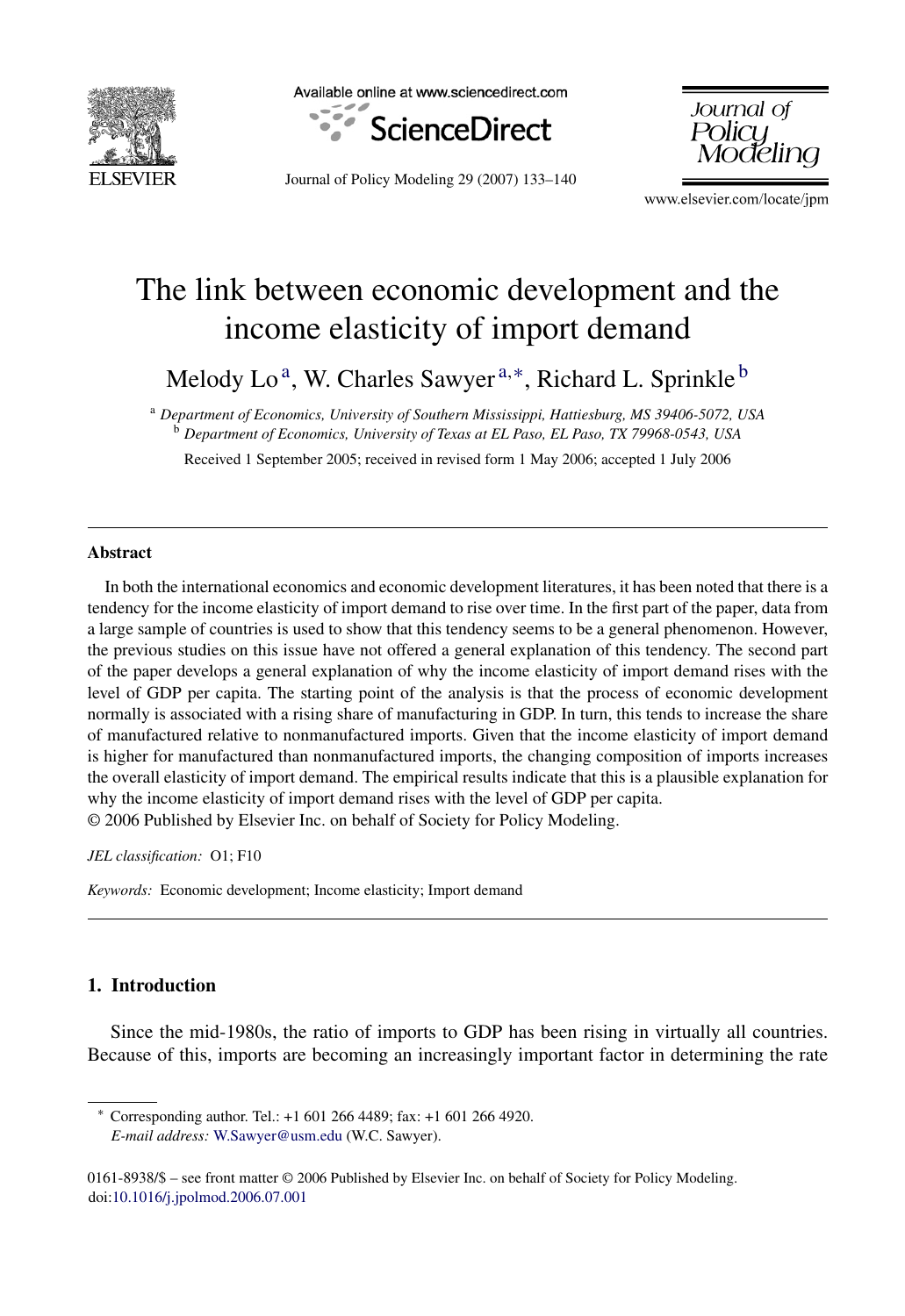of growth of real GDP. In attempting to manage this growth, policymakers rely on forecasts of changes in real GDP. In this environment, forecasts of imports are becoming an increasingly important component of the overall forecast. In turn, this means that the determinants of imports become more important over time. In general, these determinants are real GDP, import prices, domestic prices, and the exchange rate. While all of these factors are important, imports do not respond to these determinants over the same time frame. Imports respond rather slowly to changes in relative prices and the exchange rate. On the other hand, imports respond to changes in real GDP within one to two quarters. In determining the short-run evolution of imports, changes in real GDP have more of an impact than either relative prices or exchange rates. The income elasticity of demand for imports becomes a more important factor in determining imports in the short run and by extension changes in real GDP. As a result, the size of this elasticity becomes important for policymakers concerned with short-run changes in real GDP. Any significant changes in this elasticity have obvious implications for the accuracy of macroeconomic forecasts and the efficacy of macroeconomic policy. The same is true on the other side of the trade balance. An important determinant of exports is the level of foreign real GDP. Changes in real GDP in other countries can quickly affect the level of exports with noticeable impacts on the domestic economy.

In both the international economics and economic development literatures, it has been noted that there is a tendency for the income elasticity of import demand to rise over time. This tendency was first noted by [Houthakker and Magee \(1969\)](#page--1-0) in a study of U.S. import demand. Their results for the U.S. have been confirmed by [Deyak, Sawyer, and Sprinkle \(1997\)](#page--1-0) which contains a review of studies for the U.S. and other developed countries.<sup>1</sup> In the economic development literature, several papers analyzing the demand for imports for a particular country have also noted a tendency for the income elasticity of import demand to rise over time. These studies include [Melo and Vogt](#page--1-0) [\(1984\),](#page--1-0) [Boylan and Cuddy \(1987\), a](#page--1-0)nd [Mah \(1999\)](#page--1-0) and the countries considered were Venezuela, Ireland, and Thailand, respectively.

The research cited above is incomplete in two respects. First, since the existing studies are country-specific, they have not established whether the tendency for the income elasticity of import demand to rise over time is a general phenomena. If the pattern holds for a large number of countries, this would imply that the income elasticity of import demand may be predictable and needs to be considered for economic policy. Second, the existing literature offers several competing explanations. These range from changes in development policy to changes in the degree of openness of the economy. However, these explanations are offered more in the way of suggestions for future research.

The purpose of this paper is to investigate the behavior of the income elasticity of import demand that has been hypothesized in the previous literature. The first problem noted above is that the literature on the subject is fragmented and deals with only a limited number of countries. This raises the possibility that the presumed increase in the income elasticity of import demand might not even be the case. As a result, the second section of this paper is concerned with establishing whether or not this phenomenon exists for a much larger sample of developed and developing countries. The third section of the paper offers a more formal explanation as to why the income elasticity of import demand may rise over time. This explanation is then examined using data

 $<sup>1</sup>$  [Akhtar \(1980\)](#page--1-0) indicated that there was a tendency for the income elasticity of import demand to rise over time for a</sup> sample of industrial countries. Similar results for the U.S. were obtained by [Deyak, Sawyer, and Sprinkle \(1989\).](#page--1-0) [Clarida](#page--1-0) [\(1994\)](#page--1-0) and [Feenstra \(1994\)](#page--1-0) have considered the sources of increases in the income elasticity of import demand for the U.S.